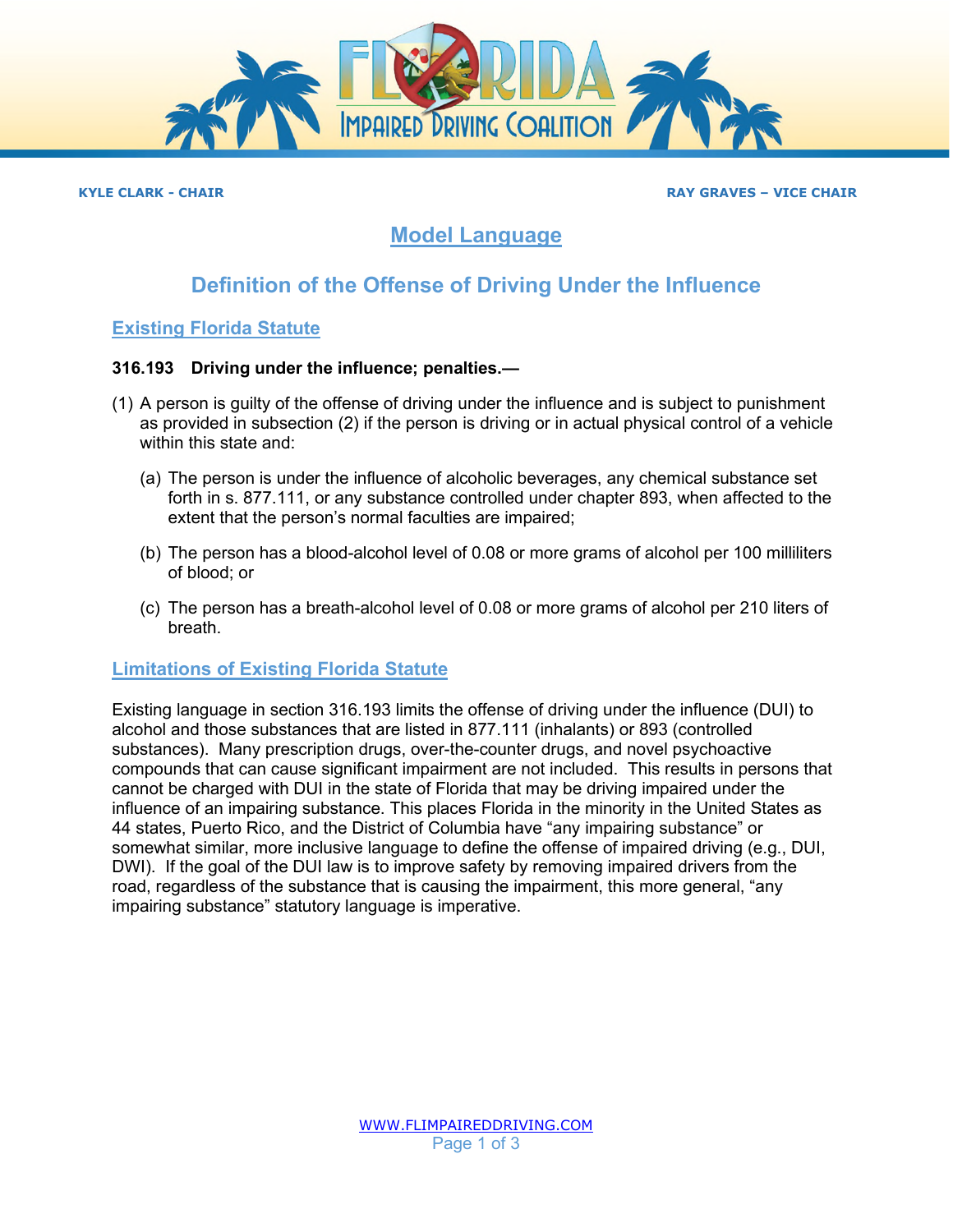## **Proposed Model Legislative Language**

Note: New language is underlined and deleted language is shown by a strikethrough.

#### **316.193 Driving under the influence; penalties.—**

- (1) A person commits is guilty of the offense of driving under the influence and is subject to punishment as provided in subsection (2) if the person is driving or in actual physical control of a vehicle within this state and:
	- (a) The person is under the influence of alcoholic beverages, any chemical substance set forth in s. [877.111,](http://www.flsenate.gov/Laws/Statutes/2018/877.111) or any substance controlled under chapter 893, or any other impairing substance, or any combination thereof, when affected to the extent that the person's normal faculties are impaired;
	- (b) The person has a blood-alcohol level of 0.08 or more grams of alcohol per 100 milliliters of blood; or
	- (c) The person has a breath-alcohol level of 0.08 or more grams of alcohol per 210 liters of breath.
- (9) A person who is arrested for a violation of this section may not be released from custody:
	- (a) Until the person is no longer under the influence of alcoholic beverages, any chemical substance set forth in s. 877.111, or any substance controlled under chapter 893, or any other impairing substance, or any combination thereof, and affected to the extent that his or her normal faculties are impaired;
	- (b) Until the person's blood-alcohol level or breath-alcohol level is less than 0.05; or
	- (c) Until 8 hours have elapsed from the time the person was arrested.

(14) As used in the chapter, the term:

(c) "Impairing substance" means any substance that, when taken into the human body, can impair, or diminish in some material respect, a person's normal faculties. These normal faculties include, but are not limited to, the ability to see, hear, walk, talk, judge distances, drive an automobile, make judgments, act in emergencies, and, in general, normally perform the many mental and physical acts of daily life.